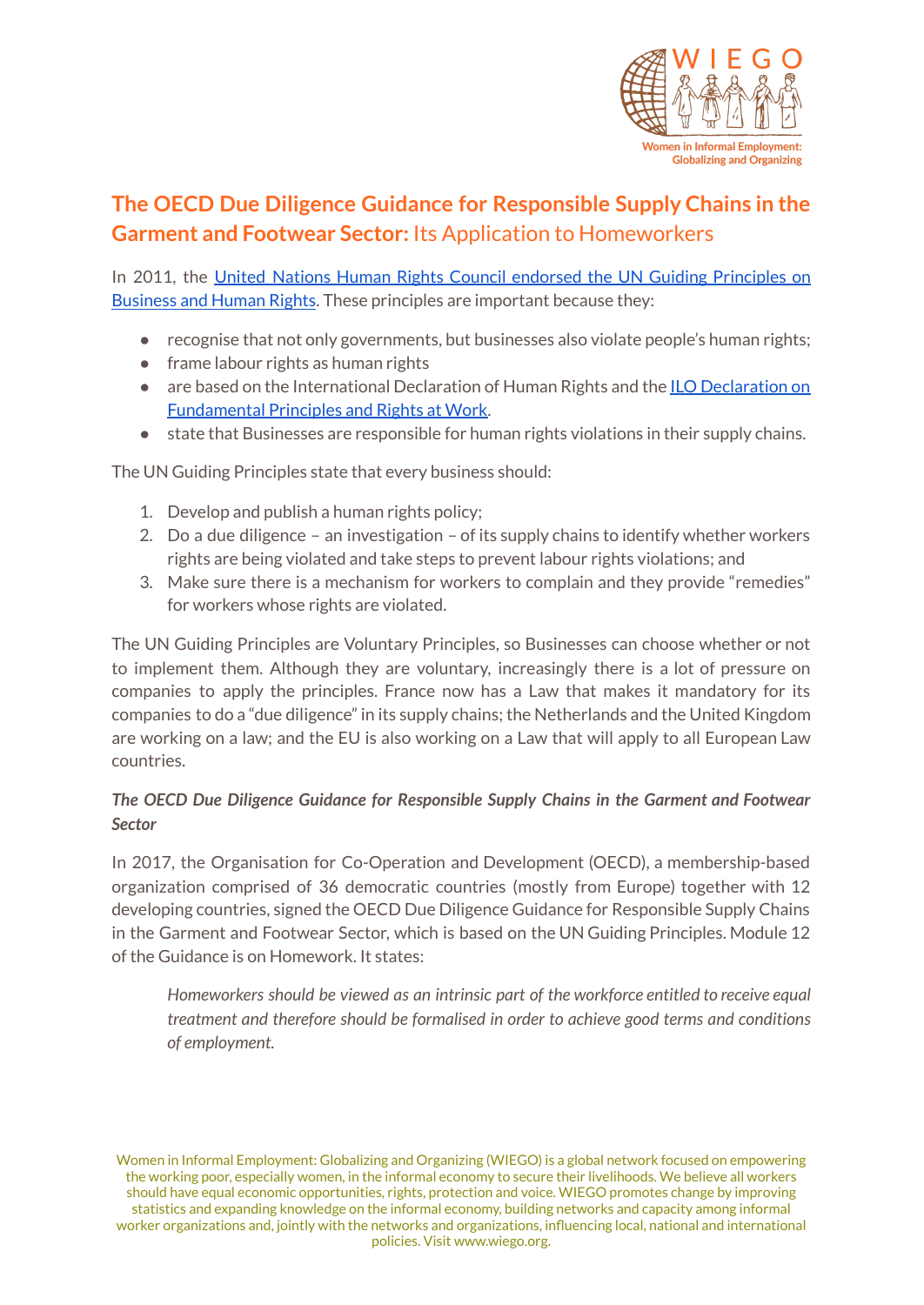

The Guidance states that formalization means: providing employment contracts; equal conditions of work to other workers; piece rates that meet minimum wage requirements; and social security and health insurance.

### **What does the module 12 on Homeworkers say?**

- 1. Businesses can choose to authorize homeworkers. It means Businesses can also choose NOT to authorize homeworkers and ban their suppliers from using homeworkers. [Question: Why would businesses ban homeworkers?]
- 2. Businesses should identify which kinds of products and which countries are likely to have homeworkers and assess whether suppliers making these product lines in these countries have measures in place to ensure that homeworkers are protected.
- 3. Business should Include in their contracts with suppliers that suppliers must:
	- Keep a record of homeworkers, including the quantity of goods that homeworkers make and how much they are paid per piece;
	- Record how long it takes to make each item and make sure the piece rate is enough to meet the minimum wage;
	- Train factories and contractors about labour rights for homeworkers;
	- Partner with organisations concerned with formalising homework; and
	- Engage with national governments to provide homeworkers with rights to social security

## *How can we use the Guidance?*

- 1. If we know the brand that homeworkers produce for, we can check whether the brand has a human rights policy and whether it authorises homework.
- 2. The Guidance states that businesses must engage in "meaningful consultation with vulnerable groups" in its supply chains, so HomeWorker organisations can ask brands for such consultation. We must do so carefully because we don't want brands to refuse and to ban homework because they fear getting into the media.
- 3. Homeworker organisations can check if their country has signed the OECD Guidance and then make these demands from domestic brands and from their governments.
- 4. Homeworker organisations can make a complaint against a brand at a National Contact Point in the country where the brand is registered.

#### *What is a National Contact Point and how can homeworkers use it?*

Every signatory country to the OECD Guidelines must establish a grievance mechanism, called a National Contact Point (NCP). NCPs and are responsible for managing complaints (known as "specific instances") brought against businesses for breaching the OECD Guidelines and the sector instruments, including the OECD Guidance for the garment and footwear sector.